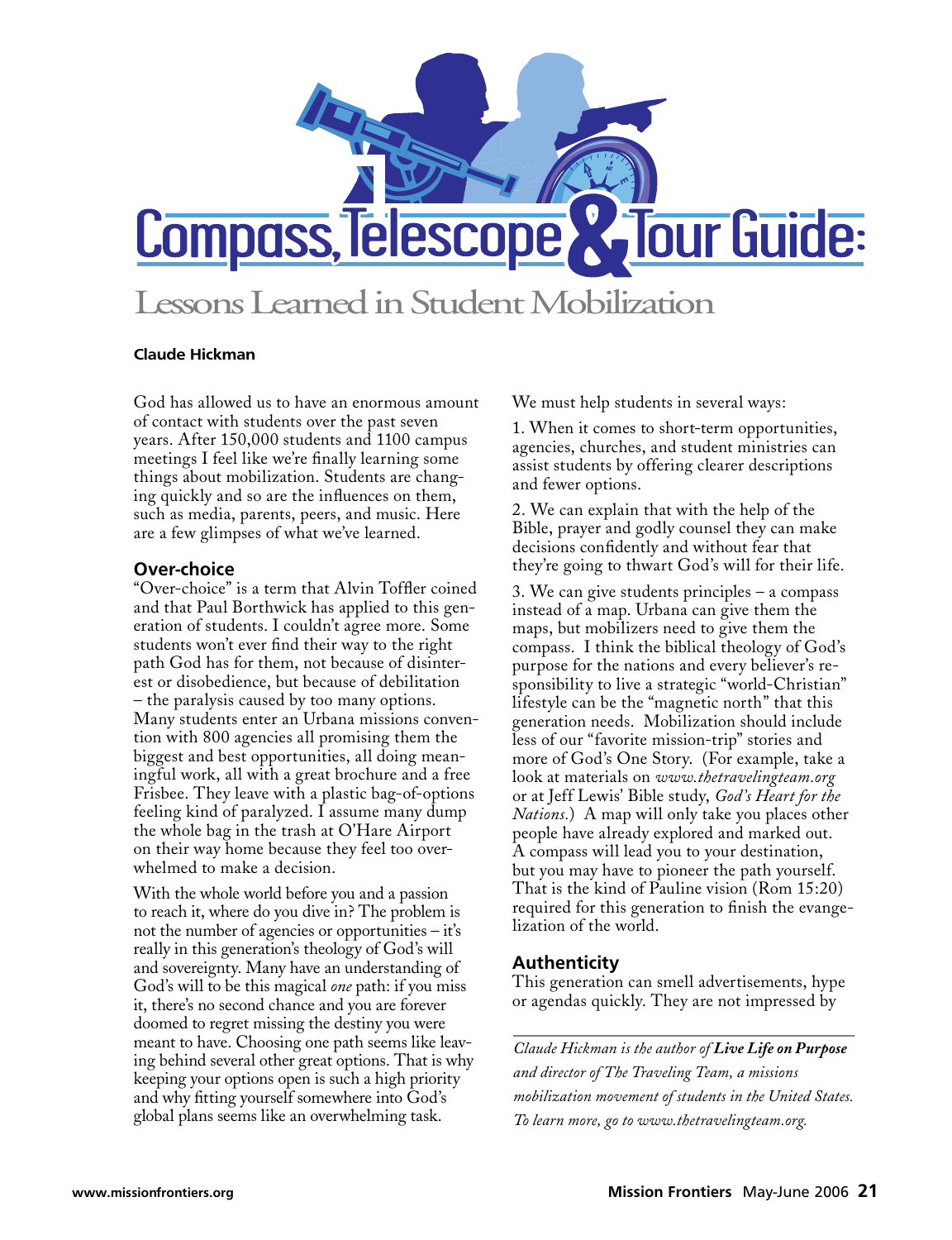the best marketing or gimmicks. Mobilization must move away from the feeling of "selling" and more toward an attitude of "inviting." We must be authentic and invite others to the life we're currently living.

Students might idolize the worship bands and speakers that bounce across the country in tour buses and airplanes, staying just long enough to brush a few hands on their way to their next gig – but students would trade all the superstars for a father, a transparent, loving person whose life they can watch, enter into, and learn from. They desire people close enough to rebuke them for error and to hold them accountable to their convictions.

Real is cool. You don't need to get square-toed shoes and a Von Dutch hat. If you haven't noticed, the "reality television" show is crushing everything else because students are sick of "actors." This generation wants spiritual mentors who give them the freedom to be "in process." Since we're *all* "in process," sharing our struggles in the World Christian journey is the greatest way to win attention and respect from students. They recognize the courage it takes to be vulnerable, and they will run to those types of leaders.

In mission mobilization we must become tour

guides instead of travel agents trying to sell students a ticket to a place that we've never been. If you no longer struggle with praying for the world daily, then at least talk about a time in your life when you did. Authentic mobilization involves less of the "you go" and more of the "come with me" in our communication and interaction with students. Watch Dorothy in the *"Wizard of Oz"*: she's magnetic, not because she is the strongest and bravest, but because she's taking the journey herself, come what may.

## **Making Long-Term Commitments "Incrementally"**

In the past, missions commitments were for a lifetime: "Who will come forward and commit their life to missions?" Today young people are making smaller, incremental commitments back-toback, sometimes leading to 10, 30, or 40 years of service. If we look broadly and add up the smaller segments of commitment, we see that this generation is capable of being committed to a *vision* for a lifetime – but maybe not to a *venue.*

We can glean at least two important lessons from these observations. First, we must allow students to be "in process," and we must offer various points of entry as well as progressive steps. Some

students go overseas for a summer or a year and check off overseas service from their to-do lists for a lifetime, assuming they've done their duty – especially when their sending agency or ministry offers no next steps for them to take. This is why our goal in The Traveling Team has always been a holistic one – to raise up World-Christians who are praying, giving, going, welcoming internationals and mobilizing others. If students only see missions as going, they will not see the strategic lifestyle choices that can keep them involved during seasons they are not overseas.

Second, thorough *followup* is essential to mobilization. The Traveling Team places a high value on follow-up in all that we do. After we speak



PREPARED?<br>Get ready to lead a more relevant life. Our newly enhanced curriculum at the Alliance Theological Seminary will prepare

YOU'RE COMMITTED. BUT ARE YOU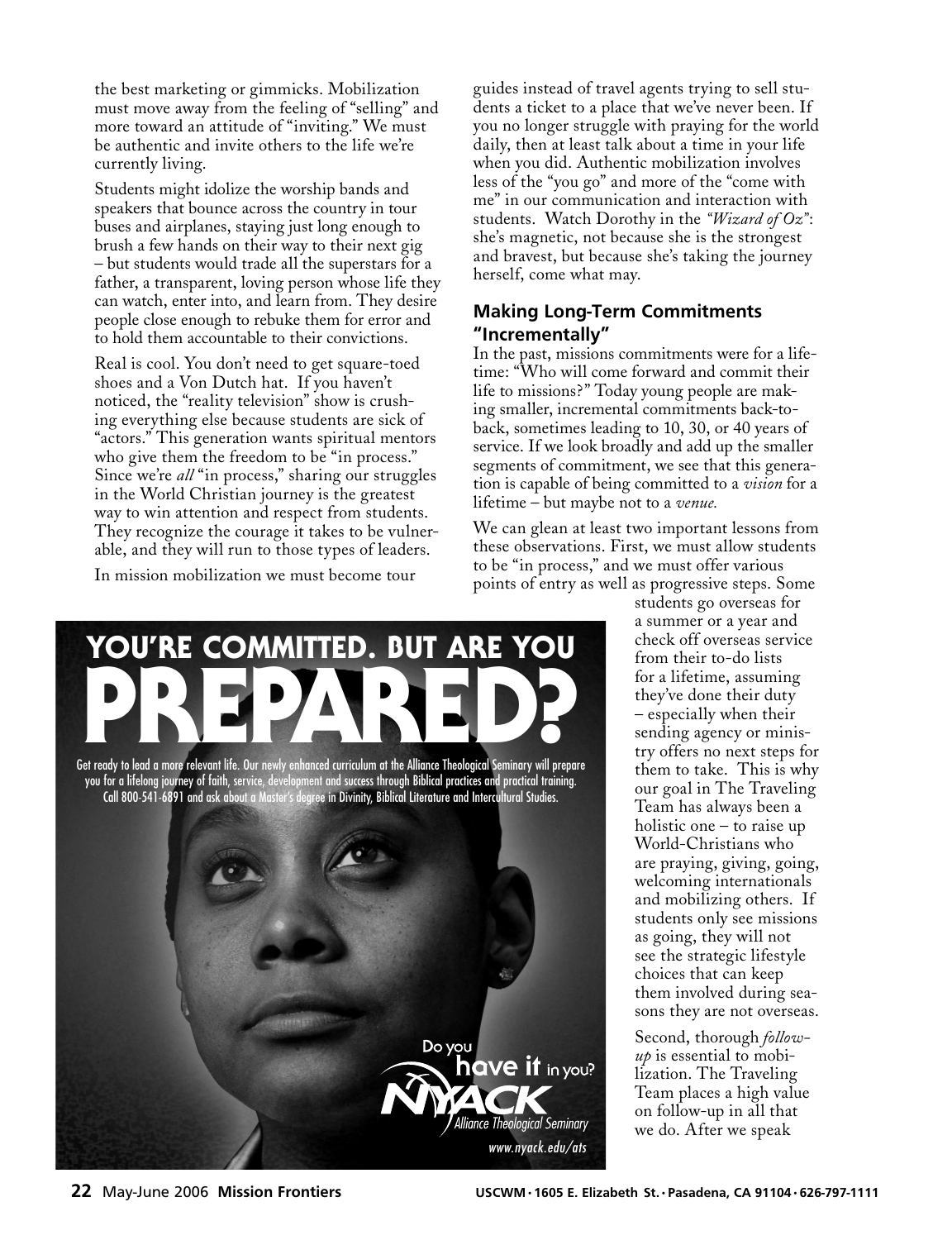to a group we will re-visit the campus the next day to meet one-to-one with students. Each student that we meet with individually gets several follow-up e-mails from us personally, a follow-up e-mail from our office once a month, an e-mail from agencies that we partner with, and guidance through the "12 lessons" on our website as continued development. In one month that student may get 11 "touches" from us, 11 reminders to keep moving in the process. It's like physics – it takes the greatest amount of energy to get an object moving from zero to one, but once it's rolling, momentum takes over. The job of mobilization is usually taking people, especially students, from zero to one. Students can go from zero to one, but it requires consistently-applied energy and follow-up to keep them moving. If it takes 3-5 years from initial exposure to a "missions decision," then where are the people coaching these







*Community Health Missionary Medicine Water Technologies*





*difficult places! Food Production*

**Equip, Inc., P.O. Box 1126 Marion, NC 28752-1126 Ph: 828-738-3891 Web Page: http://www.equipinternational.com**

potential world-Christians along the way? A few people must say, "I'm going to invest my life in mentoring a few faithful men or women into a world-Christian vision."

## **I'll Go Anywhere As Long As You Go With Me**

The importance of community among students is something that is radically changing the dynamics of short- and long-term work in missions today. Television gives us a great insight into the shared values of a generation. Shows like *90210*, *Friends* and *Seinfeld* in the last decade demonstrated that young adults can go through anything in life as long as there is a small community of relationships to provide social strength.

I think that this generation is asking the question "*Who* is going?" long before they ask "*Where* are we going?" I'm not talking about peer-pressure but a deeper need for a team or community.

For example, mission agencies that offer team approaches and clear descriptions for summer trips are seeing an increase in student participation. Though this may take more effort for agencies, the payoff can be great. We recently saw

an agency put together a one-year team to India as prelude to what they hope will be long-term work there; the team came together quickly, and two married couples from the team have committed to lead that work long-term.

## **The Telescope**

Because of "overchoice," I've begun to give students a principle-based approach to finding direction from God on their journeys. The process encourages decision-steps in an important order to ensure meaningful Great Commission decisions and to protect against selfish distortions. I call this approach *the telescope*.

In this telescope the first lens we look through is *leading*. (When I say *leading* I do not mean that some feel "called" to missions and others are not called. We missions mobilizers get onedge when you start using this kind of language because we maintain that everyone is called to be on mission with God in reaching the nations. We are all commanded to *go* – leading just tells us where to *stop*.) Two main "leading" factors to start with are 1) a religion group or 2) an area of the world. Many times the decision-lens of leading must be discerned by experience, which is why every believer should determine to take at